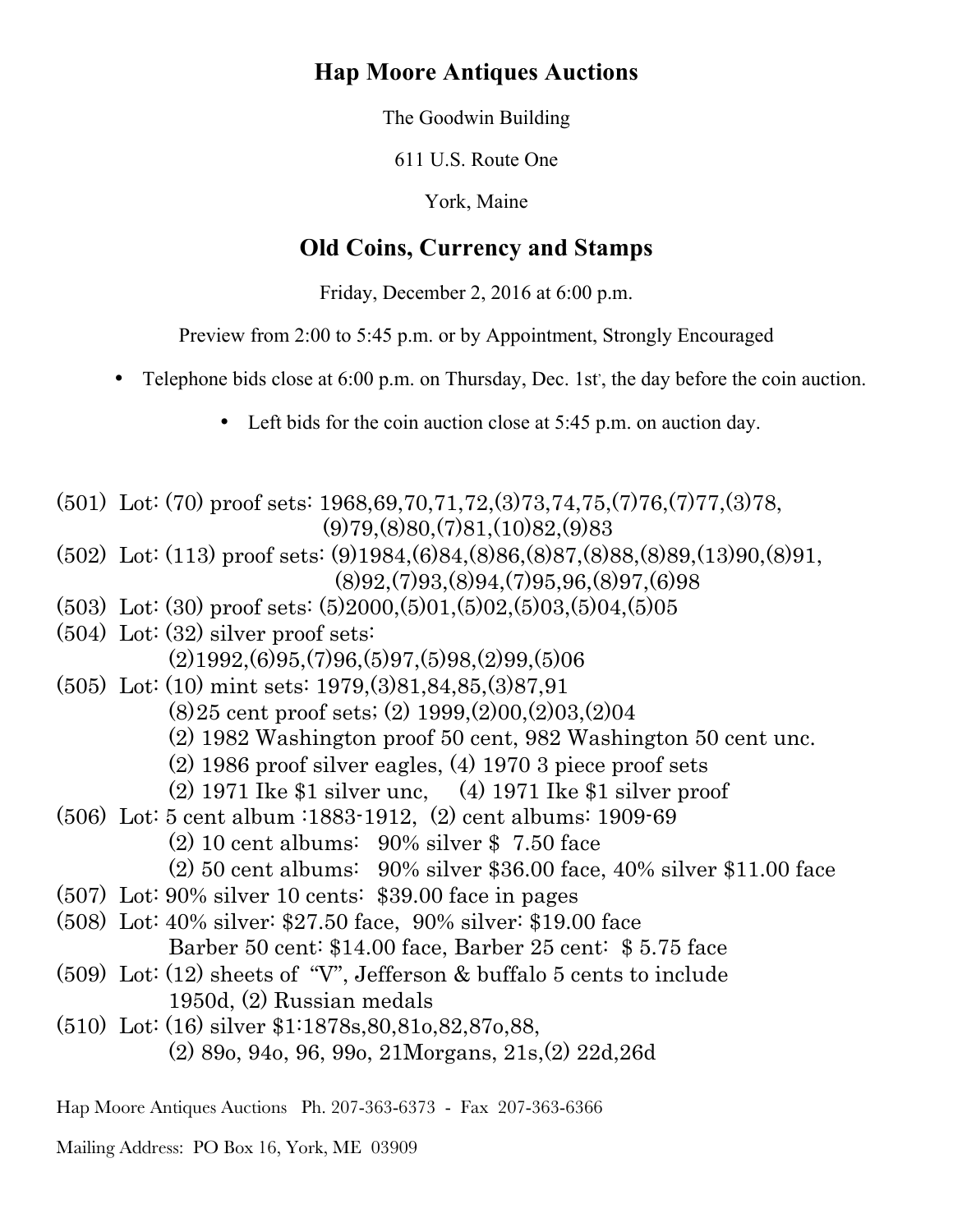- (511) Lot: (12) German 100000 marks currency, \$7.00 face Canada currency 1'st day cover, (7) \$1 silver certificates: 1935-57 France 1933 50 franc currency, 1953b \$2 US note (2) 1923 \$1 silver certificates
- (512) Lot: (2) .999 silver medals, (2) Indian cents, few world coins
- (513) 1913 \$2 ½ gold
- (514) Lot: 90% silver 50 cent:\$112.50 face (includes \$10.00 face Barber ) 40% silver: \$7.00 face
- (515) Lot: Box of world currency, includes some foreign exchange
- (516) Lot: Flat of tokens & medals
- (517) Lot: Flat of world coins, some silver
- (518) Lot: (335) Indian cents, (5) copper nickel Indian cents
- (519) Lot: 90% silver 10 cents: \$ 45.30 face , (19) wartime 5 cent 90% silver 25 cents: \$ 47.00 face, 50% silver \$ 1.30 face 80% silver: \$ 8.25 face
- (520) 1908s cent
- (521) 1921 peace \$1
- (522) 1886 \$1 NGC-66
- (523) Lot: (2) ½ cents: 1833, 35 (8) cents: 1826,37,42,(2)44,45,55 holed 56
- (524) Lot: (15) cents: (2)1857,(2)58,(2)59,61,62,(2)64br,80,81,89,00,13d
- (525) Lot: (4) 2 cents: (3)1864,65 (3) 3 cent silver: (2)1852,53 (3) 3 cent nickel: 1866,67,81 (2) ½ 10 cent: 1842,57
- (526) Lot: (5) 5 cents: 1913s T1, 42d War, 68s proof, 69s proof, 70s proof (9) 10 cent: 1850,56,75,91,92,00o,05,09d, 70s proof
- (527) Lot: (4) 50 cents: 1829,33,66,77
- (528) Lot: (4) 1 ounce .999 silver , (9) 1 ounce .999 Norfed rounds (2) ½ ounce .999 Norfed rounds
- (529) Lot: (6) silver Eagles: 1994,96,01 colorized,05,09,13 (2) Canada mapleleafs: 1995, 2009 NGC-69 early release 1976 Ike silver \$1
- (530) Lot: (5) silver bicentennial medals, silver Virginia bicentennial medal Turks & Caicos 1974 20 crown silver unc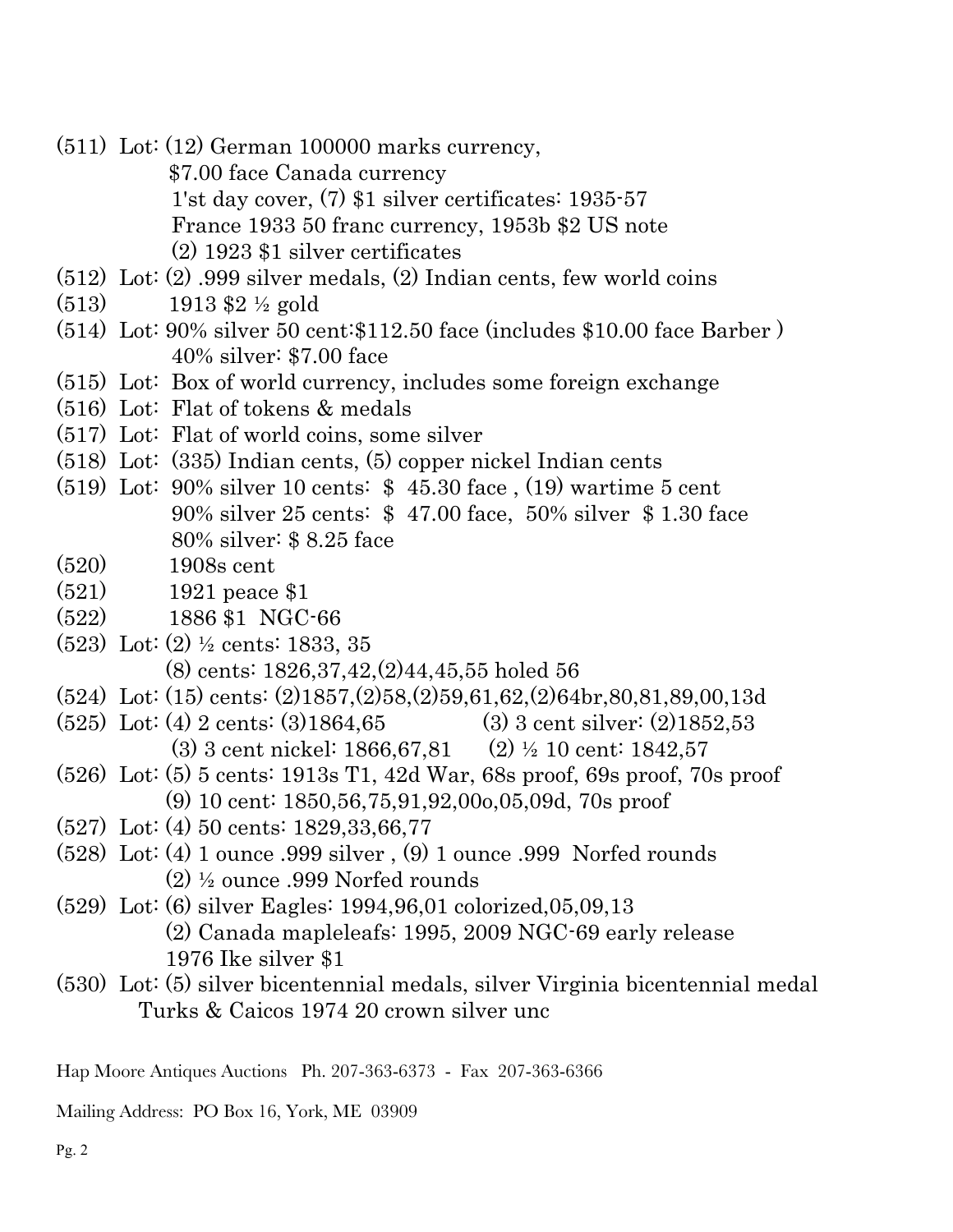NENA 1967 silver & bronze medals

 (10) silver Franklin Mint bicentennial medals of the original 13 states

- (531) Lot: (5) mint sets: 1976 3 piece, 79,(3)81, 2007 presidential proof set 2005 Westward journey 5 cent set, (5) 1982 Wash. 50 cent proof (8) proof sets: 1958,61,71,74,(2)81,89, 02 silver 1986 statue \$1 unc, (2) 1987 Constitution \$1 proof, 1994 capitol \$1 proof, 2009 Lincoln \$1 proof, 2009 Braille \$1 proof, 2009 Lincoln \$1 unc, 2002 Salt Lake \$1 proof (2) Prestige proof sets: 1987 (no box) ,92
- (532) Lot: \$25.00 Westwood Journey 2004d 5 cent , (147) buffalo 5 cent  $(30)$  "V" 5 cent,  $(737)$  wheat cents, roll each 2005 p & d 5 cent Cent album: 1909-29, Canada cent album: 1920-63
- (533) Lot: (19) Morgan \$1 in tube
- (534) Lot: (4) silver \$1: 1881s,82, (2)85o all high grade
- (535) Lot: 1999s 10 cent PCGS-69 Dcam, 1978 50 cent PCGS-69 Dcam, 1964 50 cent NGC-Pr-66, 1976s 50 cent silver proof PCGS signed by designer
- (536) Lot: (17) \$1: (3)1878 7 tf, 78 7/8 tf, 78 8tf, 78s,(2)86o,94o,99s,01o,01s, 04s,24,(2)34s,35
- $(537)$  Lot:  $(15)$  peace \$1 in tube
- (538) Lot: (13) 1921 Morgans in tube
- (539) Lot: (6) 1935d \$1 silver certificate high grade , 1953 \$2 US note, \$28 face Canada, (2) series 481 10 cent MPC high grade, 1935a \$1 silver certificate North Africa, (3) 1934 \$5 silver certificate, (3)1999 \$1 FRN high grade, (15) \$1 silver certificate 1935-57, (2) \$5 1963 US notes
- (540) 1927 \$2 ½ gold
- $(541)$  1911 \$2 <sup>1</sup>/<sub>2</sub> gold
- (542) 1914 \$2 ½ gold
- (543) Lot: Foreign currency, a few silver world coins
- (544) Lot: 1894o \$1, 1887 5 cent, (4) Indian cents, (4)"V" 5 cent, 90% silver: \$ 3.50 face, 40% silver: 4 1.00 face

Hap Moore Antiques Auctions Ph. 207-363-6373 - Fax 207-363-6366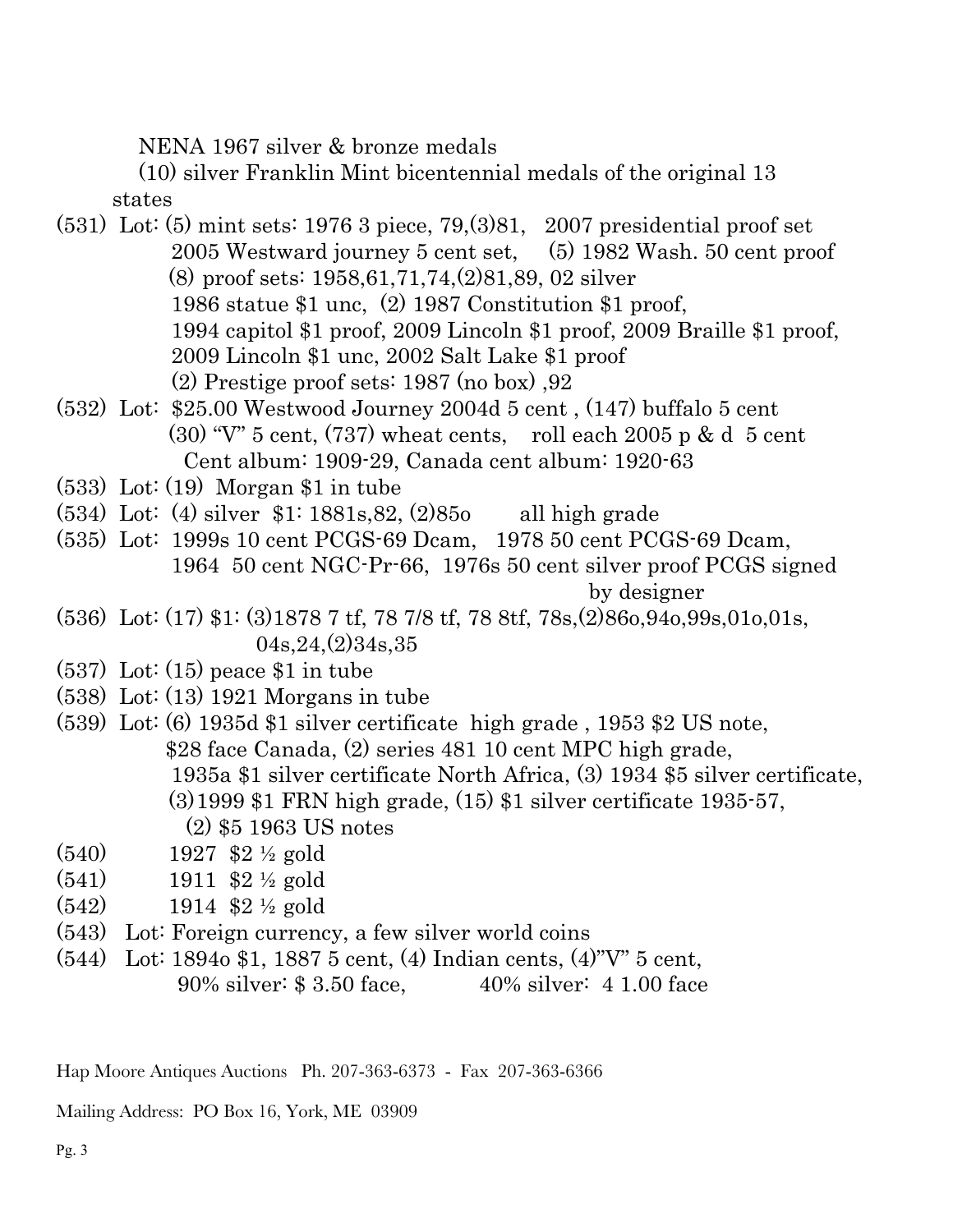|                                                                                | $(545)$ Lot: (7) cent albums: 1909-64, Canada 5 cent album 1922-60                  |
|--------------------------------------------------------------------------------|-------------------------------------------------------------------------------------|
|                                                                                | bag of world coins, some silver, 1973 mint set                                      |
| (546) Lot: San Marino 1898 5 Lira, San Marino 1898 50 cent                     |                                                                                     |
| $(547)$ Lot: Civil War token, 1825 $\frac{1}{2}$ cent, 1853 $\frac{1}{2}$ dime |                                                                                     |
|                                                                                | $(7)$ cents: 1848,09,09vdb,10,12,23,29 $(09 \text{ to } 29 \text{ are high grade})$ |
| (548)<br>Canada 1872h 25 cent                                                  |                                                                                     |
| $(549)$ Lot: (3) silver \$1: 1885,00,34s                                       |                                                                                     |
| (550)<br><b>No Lot</b>                                                         |                                                                                     |
| (551) Lot: 90% 50 cent: \$8.00 face, 90% 25 cent: \$7.25 face                  |                                                                                     |
|                                                                                | $40\%$ : \$3.50 face, $80\%$ : .10 face, bag of world coins                         |
| $(552)$ Lot: (3) \$1: 1881,820,84                                              |                                                                                     |
| $(553)$ Lot: Bag of world coins & tokens                                       |                                                                                     |
|                                                                                | worldwide notes to include England 25 pounds, Canada \$20                           |
| $(554)$ Lot: $(5)$ cent albums: 1909-64, $(2)$ cent plaques: 1909-39           |                                                                                     |
|                                                                                | $(24)$ wheat cents, $(30)$ buffalo 5 cent, $(4)$ Indian cent, $(2)$ "V" 5 cent      |
|                                                                                | $(555)$ Lot: 90% silver 50 cent: \$11.00 face, 90% silver 25 cent: \$1.25 face      |
|                                                                                | 90% silver 10 cent: $$.60$ face, 40% silver: $$1.00$ face                           |
| foreign silver coin                                                            |                                                                                     |
| $(556)$ Lot: $(6)$ \$1: 1896o, 21Morgan, $(3)$ 23, 23s                         |                                                                                     |
| (557)<br>\$3 Essex Bank Guildhall, Vt.                                         |                                                                                     |
| (558)<br>1908 $$2\frac{1}{2}$ gold                                             |                                                                                     |
| (559)<br>1910d $$5$ gold                                                       |                                                                                     |
| (560)<br>1880 \$5 gold                                                         |                                                                                     |
| (561)<br>Austria 1887 20 france gold                                           | $.1866$ agw                                                                         |
| (562)<br>1862 \$1 gold ex-jewelry                                              |                                                                                     |
| (563)<br>1907 \$10 gold                                                        |                                                                                     |
| (564)<br>1889 England sovereign gold                                           | $.2354$ agw                                                                         |
| (565)<br>1866a French 20 franc gold                                            | $.1867$ agw                                                                         |
| (566)<br>Peru 100 soles gold<br>1963                                           | $1.3543$ agw                                                                        |
| (567)<br>1918 Peru Libra gold                                                  | $.2354$ agw                                                                         |
| (568)<br>1903 \$5 gold high grade                                              |                                                                                     |
| (569)<br>1909d \$5 gold                                                        |                                                                                     |
| $(570)$ Lot: 1902 \$1, 1850 cent, (1) war 5 cent, (1) Indian cent,             |                                                                                     |
| (571)<br>1861 \$1 gold                                                         | ex-jewelry                                                                          |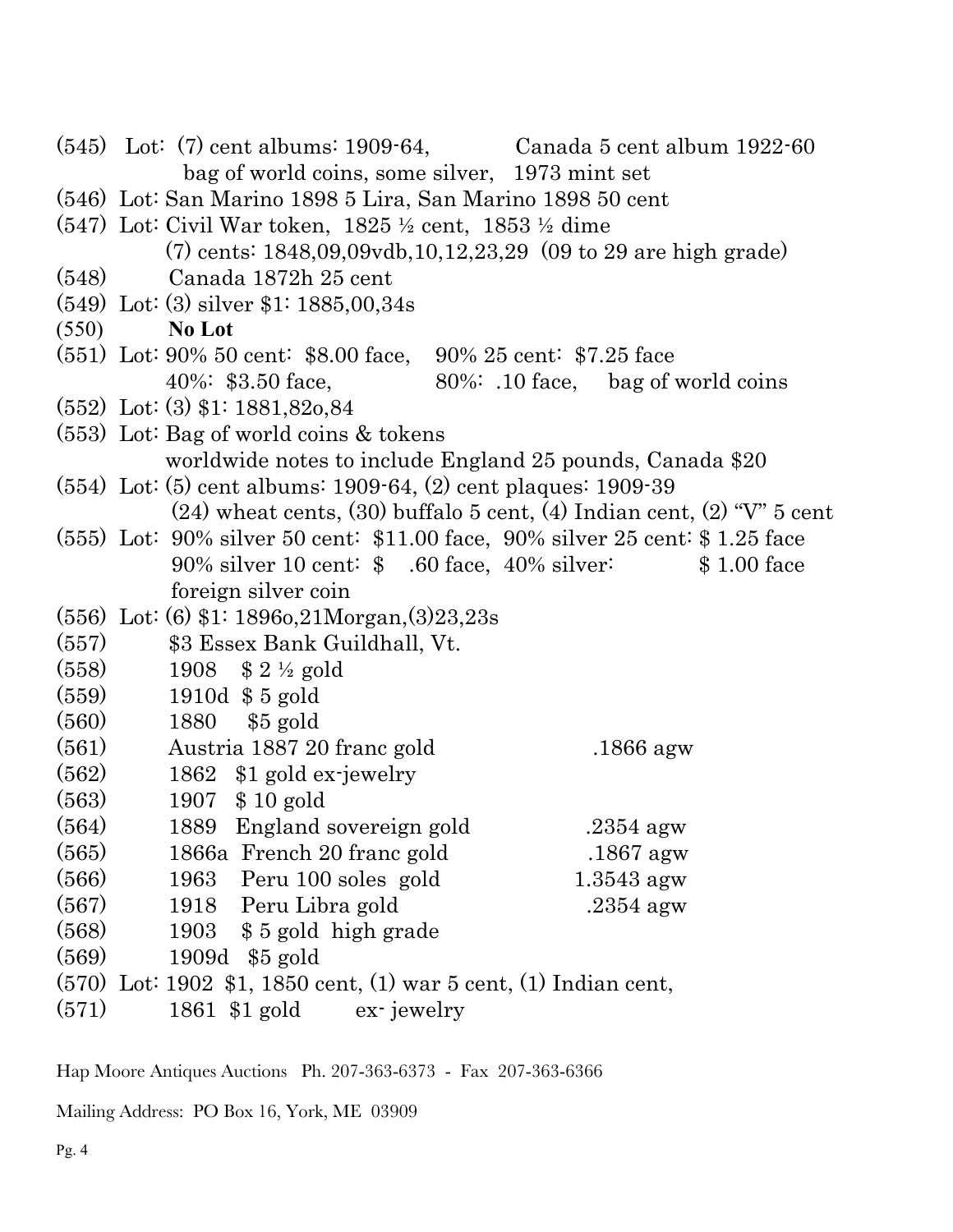- (572) 1903 \$5 gold
- $(573)$  1855 England ½ sovereign gold, looped .1177 agw
- (574) 1908km Hungary 100 corona gold .9802 agw
- (575) Lot: (2) pair \$1 gold T1, post earrings
- (576) Lot: (3) \$1 gold stickpins, (1) cent stickpin, California gold token bar pin
- (577) Lot: (8) 25 cent proof sets: 2001,02,03,04,05,06,07,08
	- 1 ounce .999 silver buffalo medal
	- (6) proof sets: 2000,01,04,05,09,11, (2) mint sets: 1976 3 piece,99
	- (8) president proof sets: 2007,08,09,(2)10,11,12,13
	- (2) silver 25 cent proof sets:  $2004,06$  (2) silver proof sets:  $2001,13$
- (578) Lot: (9) cents: 1832,45,51,52,(2)54,58,97,07
- $(579)$  Lot:  $(2)$  cents: 1882,09 Indian high grade
- (580) Lot: (2) ½ dimes: 1853 arr, 58 (12) 10 cent: 1844,91,93o,96,98s,99o,00s,05s,10d,39,40,42
- (581) Lot: (5) \$1: 1884o,21s,24,26
- (582) Lot: (12) 2 cent; (6)1864,(3)65,(2)68,70
- (583) Lot: (9) 5 cent: 1883nc,(5)1913 T1, (3)1913 T2
- (584) Lot: (13) 10 cents: 1916,31,34,35,36,37,38,39,40,41,42,43,45
- (585) Lot: (3) cent albums: 1909-75, (3) 1928 \$2 US notes, Bag of US damaged, world, world silver, (178) wheat cents,  $(2)$  buffalo 5 cent,  $(4)$ "V" 5 cents
- (586) Lot: (2) Canada 5 cents: 1888,09, Canada 1870 25 cent
- (587) Lot: 90% silver 10 cent: \$ 5.30 face, 90% silver 25 cent: \$1.25 face 90% silver 50 cent: \$11.00 face, 40% silver: \$2.50 face 80% silver: .20 face
- (588) Lot: (3) ½ cents: 1828,32,33, (10) cents: 1812,26,37,44,(2)57fe,64br,66,71,74
- (589) Lot: 1864 2 cent, 1853 ½ dime , (3) 3 cent nickel 1870,73,81
- (590) Lot: (7) Italy 1921 10 cent, Italy 1927 10 lira high grade
- (591) 1908 Peru ½ Libra gold .1177 agw
- (592) Lot: Puerto Rico 1895 20 cent, Mexico 1807MoTh 8 reales
- (593) Bag of world coins, some silver & (5) ancients
- (594) Lot: 90% silver 50 cent: \$ 7.00 face, 90% silver 25 cent: \$ 9.50 face, 90% silver 10 cent: \$ 4.20 face, 80% silver: \$ .65 face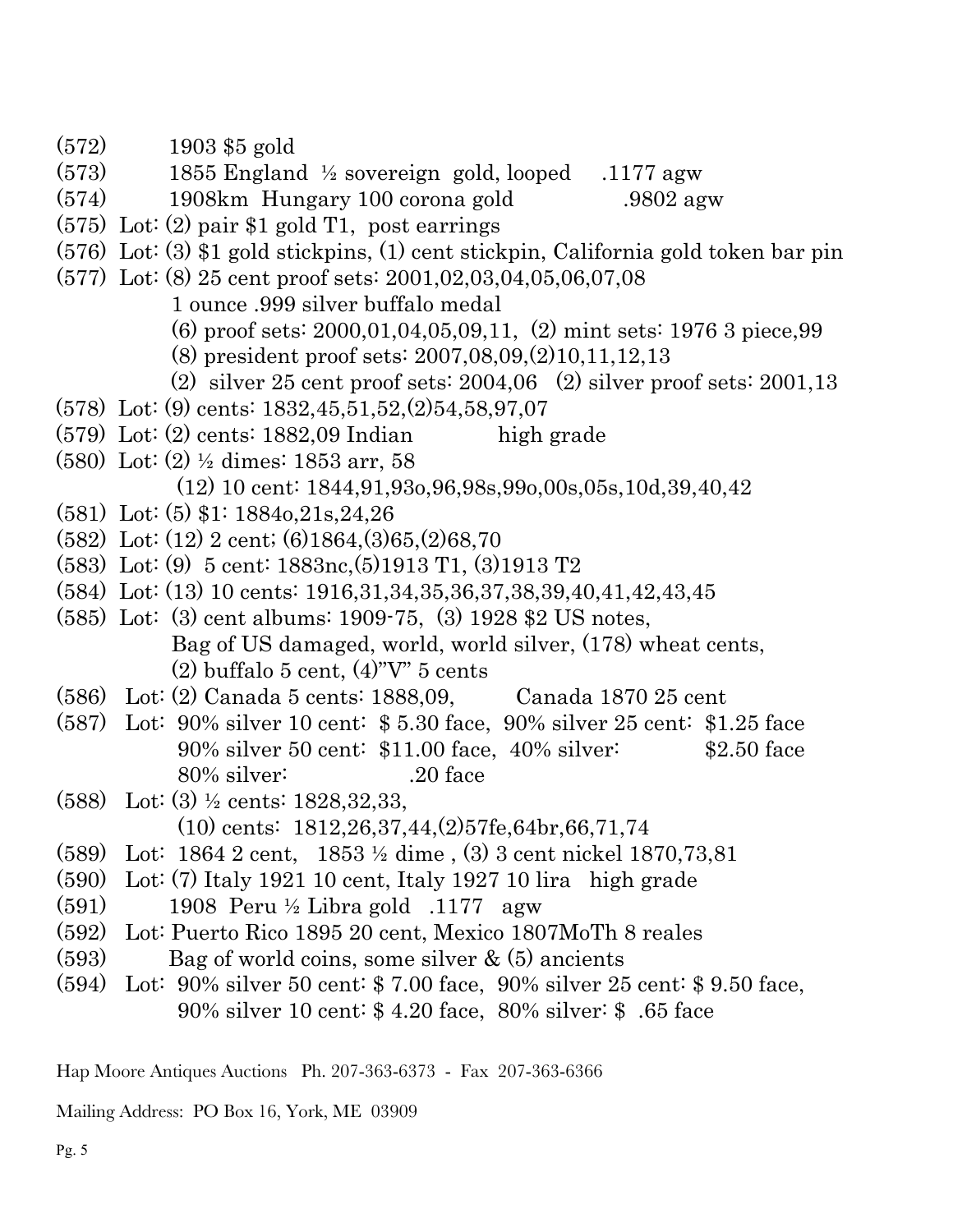1924 \$1, (3) war 5 cent

- (595) Lot: (4) 25 cent: 1853arr,04,(2)34
- (596) Lot: (2) 50 cent: 1819,21
- (597) Lot: (2) 50 cent: 1825,26
- (598) Lot: (2) 1829 50 cent
- (599) 1834 50 cent
- (600) Lot: (4) 50 cent: 1830,34,35,58o
- (601) Lot: (2) 50 cent : 1826,31
- (602) 1831 50 cent
- (603) Lot: (2) 50 cent: 1831,38
- (604) Lot: (4) 50 cent: 1893 Columbian, (2) 1925 Stone Mt., 1926 Oregon
- (605) Lot: (11) cents: (4)1909 Lincoln,(9)09vdb, (75) older wheat cents (3) 1938 Jefferson5 cents, (26) Indian cents,(2) buffalo 5 cent, (1) "V" 5 cent
- (606) Lot: (9) world notes, (6) US fractional notes, 1899 \$1 silver certificate
- (607) Letter from Oregon Trail Memorial Association that accompanied 3 Oregon 50 cents sent on memo for potential purchase
- (608) Franklin Mint, 100 gold plated sterling medals, Medallic History of Mankind in two albums: 208.00 ounces sterling
- (609) Lot: 90% silver 10 cent: \$ 79.60 face 90% silver 25 cent: \$ 101.25 face (\$6.00 is dateless)
- (610) Lot: 90% silver 50 cent: \$ 134.50 face includes 1942 & 1955 high grade
- (611) Lot: (50) silver \$1: (39) Morgan, (2) 21 Morgan, (9) peace
- (612) Lot: (5) mint sets: (4)1964,66 (15) proof sets: 1960,61,68,(3)69,70,(4)71,72,(3)74
- (613) Lot: (7) England proof sets: (3)1983,84,85,(2)86 England 1983 mint set, St Helena 1984 silver pound proof (2) England silver pound proof: 1983 piedfort, 84
- (614) Franklin Mint, 12 Medals of Caesar, 15.00 ounces sterling
- (615) Lot: (3) cents: 1812,32 holed, 40, 1809 ½ cent, 1875 25 cent, 1832 US mint Medalet, 1836 first steam engine hard times token (2) 10 cent; 1842,45 1865 2 cent
- (616) Lot: 40% silver: \$ 42.00 face, 50% silver: .10 face 80% silver: \$ 2.80 face, (114) war 5 cents

Hap Moore Antiques Auctions Ph. 207-363-6373 - Fax 207-363-6366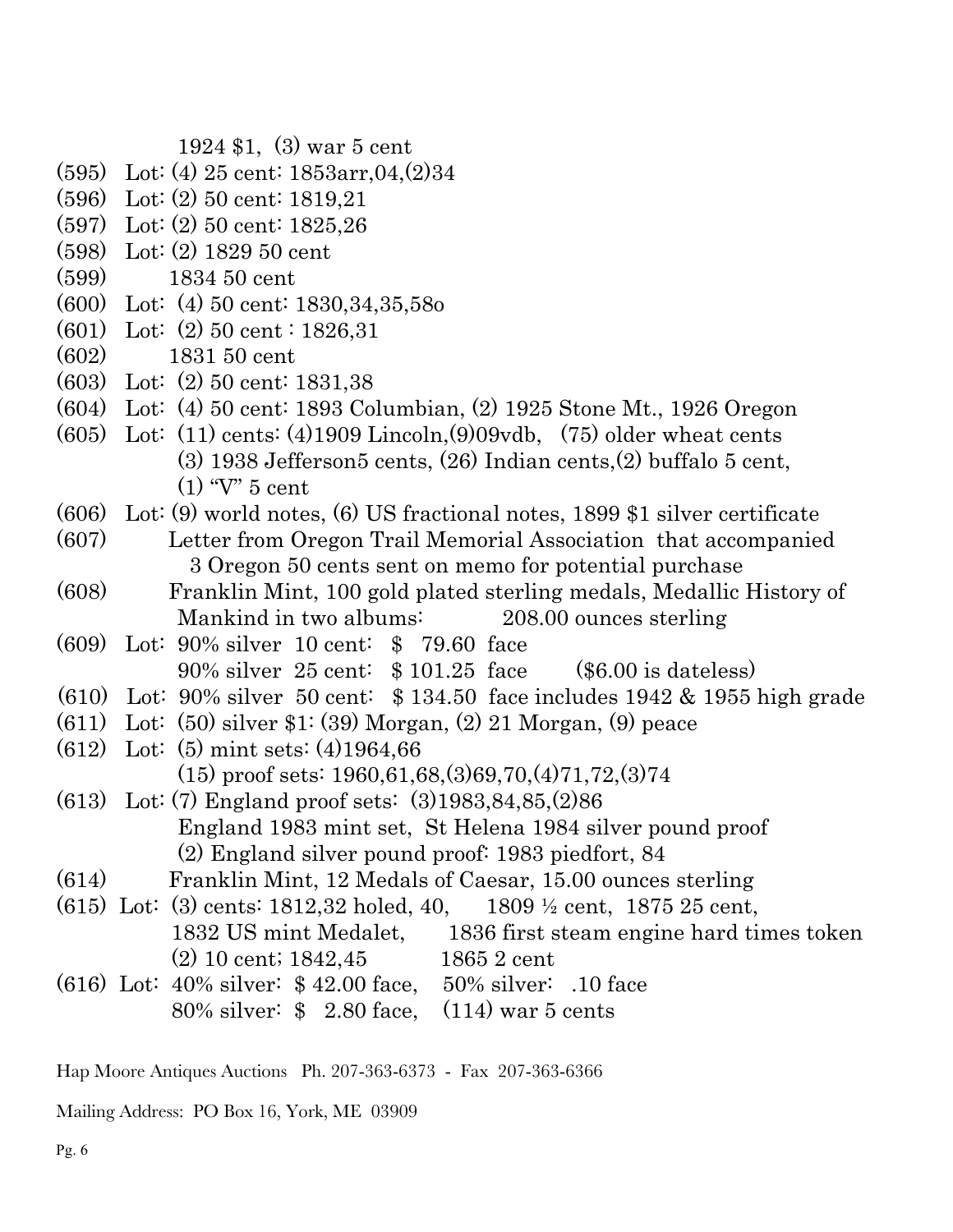- (617) Lot: Franklin Mint, (36) Presidents of the United States in album, 36.00 ounces sterling
- (618) Lot: (9) albums cents: 1909-70, (8) albums 5 cents: 1913-61
- (619) Lot: (2) Canada cent albums: 1891- 62, Canada type coin album Panama 1970 20 balboa proof silver, (2) Panama 5 balboa silver 1970 Bahamas 1970 proof set
- (620) 1984 Panama 20 balboa proof gold
- (621) Lot: (4) 10 cent albums: 1916-64 90% silver: \$17.60 face (3) 25 cent albums: 1932-64 90% silver: \$20.75 face (2) 50 cent albums: 1948-63 90% silver: \$23.00 face
- (622) Lot: (9) assorted medals, (6) assorted Franklin Mint silver medals, 1976 \$2 FRN 1'st day issue (16) assorted Franklin Mint membership medals
- (623) Lot: (23) 41 silver certificates 1935-57, 1953b \$5 US note (264) buffalo 5 cent, (16) "V" 5 cent
- (624) Lot: (2) Albums ,Franklin Mint medals, Great Historic Sites of America 49 pieces sterling in cachets
- (625) Lot: (29) proof sets: (2) 1955 flat, (2)59,(6)60,(5)61,(4)62,(5)63,(5)64 (6) Ike \$1 silver unc: (3)1971,(3)73
- $(626)$  1900 \$2 <sup>1/2</sup> gold high grade
- (627) Lot: (4) cents: 1851,58,(2)1909vdb, 1859 10 cent, (2) ½ dimes: 1832,60 bag of world coins, some silver, (13) Indian cents, (3)"V" 5 cent
- (628) Lot: (5) \$1: 1878 7 tf, 00,21d,23s,28s
- (629) Lot: 90% silver 50 cent: \$34.00 face, 90% silver 25 cent: \$ 1.50 face 90% silver 10 cent: .30 face, 40% silver: \$35.50 face (26) steel cents, (10) buffalo 5 cent, world coins, some silver
- (630) Lot: 1875 20 cent, 1895s 50 cent (7) 41: 1884,87,(2)21 Morgan,23,24,34
- (631) Lot: (22) \$1 silver certificates: 1935-57, 1934 \$1 silver certificate (7) \$2 US notes: 1928-53, (18) Japanese notes
- (632) Lot: 90% Barber coins: \$67.85 face, 90% assorted : \$13.65 face (16) war 5 cent, 40% silver: \$ 6.00 face = 80% silver:.45 face
- (633) 1993 1/10 ounce gold eagle
- (634) Lot: (4) 50 cents: 1826,60o,77s,1920 Maine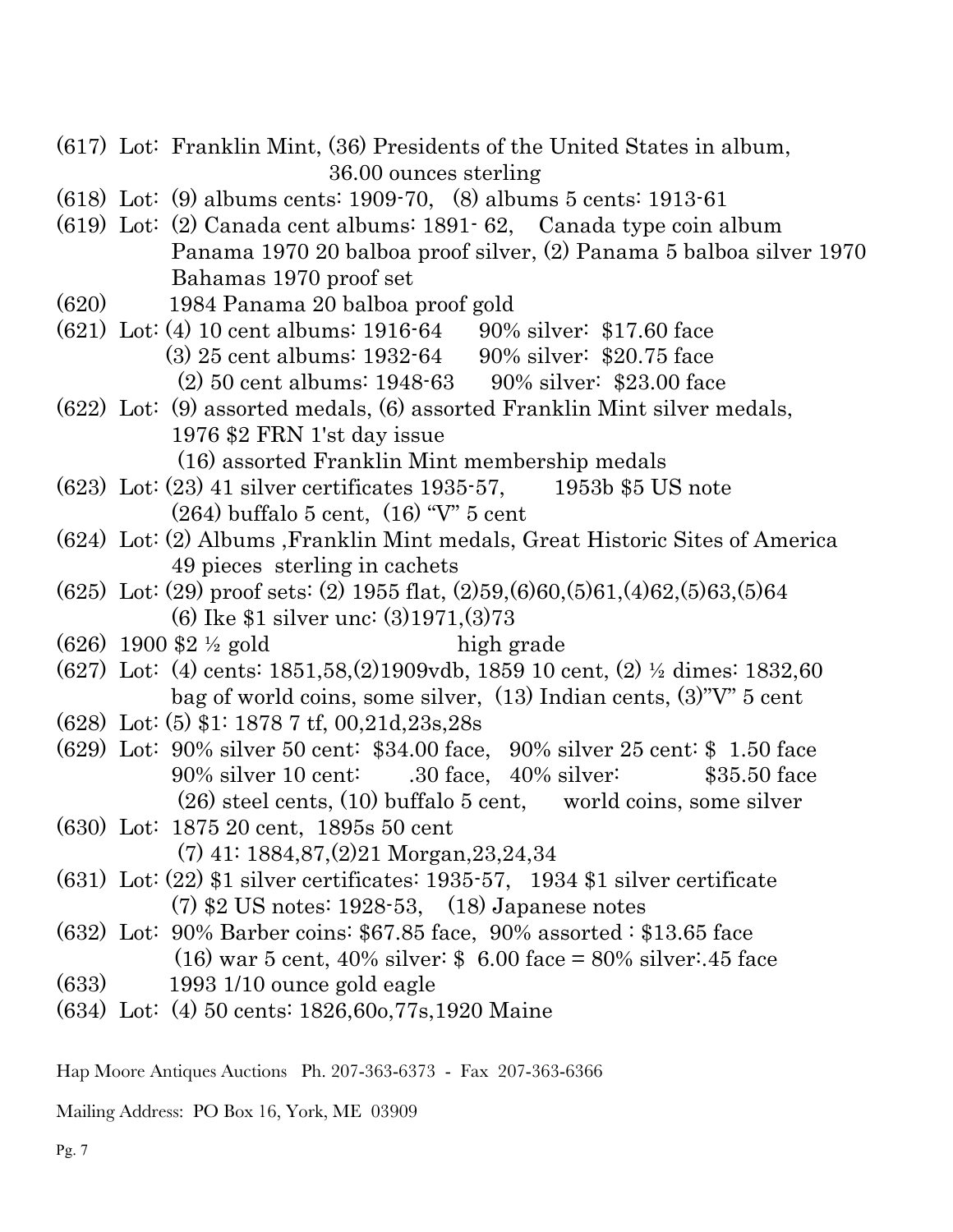- (635) Lot: (4) silver \$1: 1923,24,34,1971, 1965 mint set, (28) "V" 5 cent, bag of world coin & tokens, 1845 cent, 1854 ½ dime, 1867 5 cent, 1833 10 cent, (19) Indian cents, (6) steel cents, (5) buffalo 5 cent
- (636) Lot: (8) cent albums; 1909-59, (3) 5 cent albums: 1913-79
- (637) Lot: (2) 10 cent albums: 1916-64 \$ 11.50 face 90% silver 25 cent album; 1932-45 \$ 7.00 face 90% silver
- (638) 90% silver 50 cents: \$ 29.00 face
- (639) Lot: 90% silver 25 cent: \$ 104.50 face 90% silver 10 cent: \$ 48.70 face 40% silver: \$ 20.00 face 80% silver: \$ 1.25 face (26) war 5 cent
- (640) Lot: (2) silver \$1 in bezels, (3) \$1: 1921s,22s,23d, Chinese note (2) 50 cent: 1942, 52 Wash-Carver, both high grade  $(4)$  "V" 5 cent,  $(29)$  buffalo 5 cent,  $(98)$  wheat cents, (2) cent albums: 1909-40, 90% silver holed: \$ .60 face
- (641) 1800 \$1 holed
- (642) Lot: 90% silver: \$2.50 face , (2) 10 cent albums:1916-64: \$4.80 face 90% bag of world coins, some silver, (2) Indian cents, (3) buffalo 5 cent, (2)5 cent albums: 1913-64, (4) \$1 1957 silver certificates  $(2)$  cent albums:1909-59, 1971 Ike \$1 silver proof,  $(200)$  wheat cents (4) \$1: 1980,90,(2)21s, 1849 cent
- $(643)$  Lot: (3) 1884cc GSA \$1, (only one has box & papers)
- (644) Lot: (2) Mark Twain American arts 1 ounce gold medals
- (645) 1878s trade \$1
- (646) Lot: (6) 50 cent: 1830,32,35,37,57,59
- (647) Lot: (7) 50 cent: 1825,66s,76,04,41,43,63proof
- (648) Lot: (8) large cents: 1798,03,37,44,47,55,(2)56
- (649) Lot: (3) ½ cents: 1806,34,51
- (650) 1799 over 98 \$1, BB-142, B-1, Die State 3, 13 star reverse, Anacs-VF-20
- (651) Lot: (9) 3 cent nickel: 1865,67,68,69,70,(4)81, 1853 3 cent silver, (3) 1865 2 cent
- (652) Lot: (5) 25 cent; 1853arr,56,75,08o,26, 1875s 20 cent
- (653) Lot: (2) cents; 1859,09vdb, (6) 5 cent:(2)1867,(2)82,83nc, 1913 T1
- (654) Lot: (5) ½ dimes: 1833,35,53arr,57,60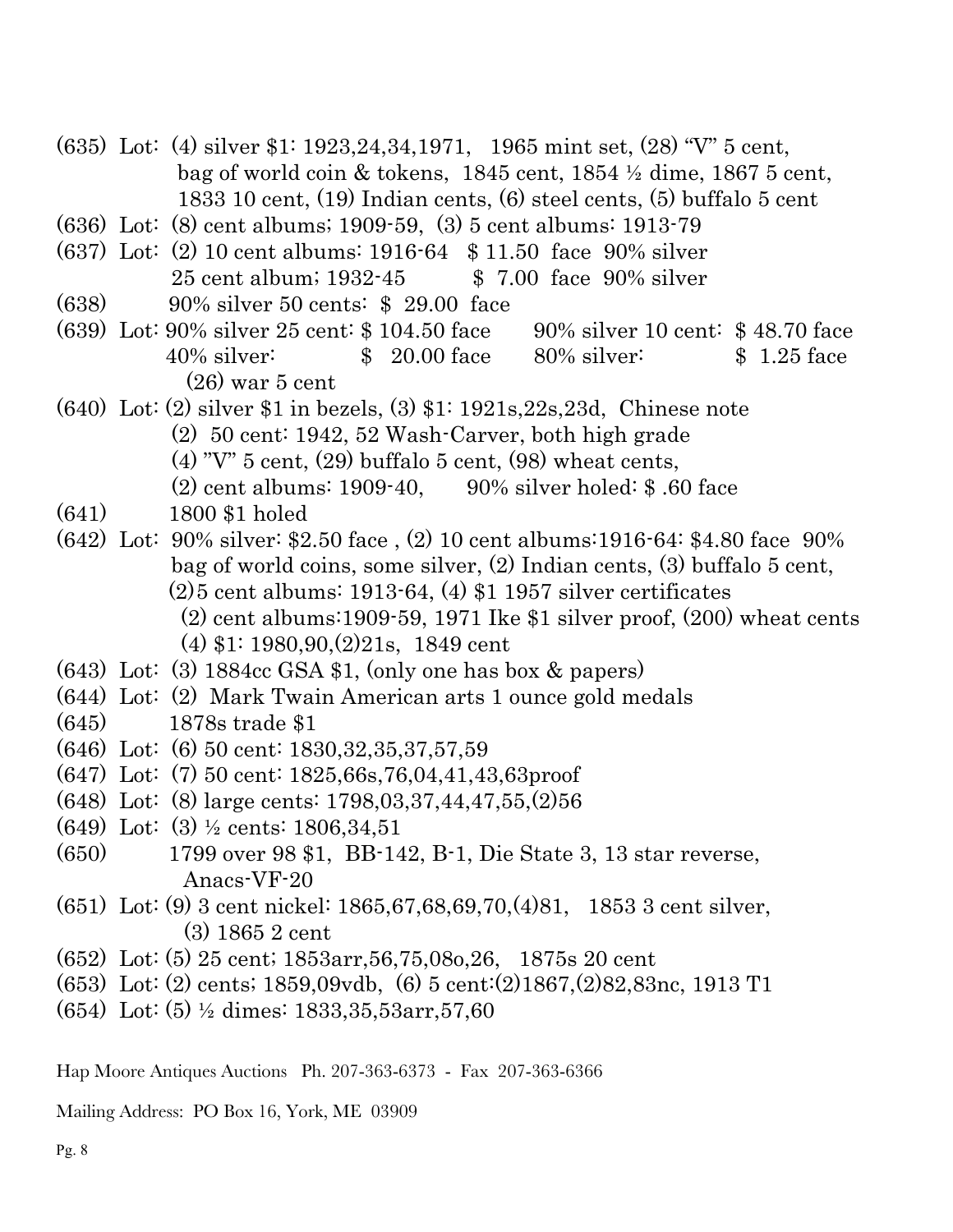(13) 10 cent: 1830,(2)57,(2)87,87s,(3)91,(2)11d,13,14

- (655) Lot: (10) 2003 \$2 FRN unc. in folders, (6) 1 ounce .999 silver rounds bag of world coin & tokens , (1) buffalo 5 cent, (1) war 5 cent (9) silver eagles: 99 colorized, 00, 00 colorized, 01,(4)02,13 90% silver: \$ 2.70 face, 40% silver: .50 face, 80% silver: .05 face 1857-1982 cent type set, (40) wheat cents, (1) Indian cent
- (656) Lot: (11) \$1: 1880s,83o,84o,85o,86,87,88,(4)96
- (657) Lot: (8) silver \$1: 1890s,02o,03,04,04s,21 peace,71 proof, 76 unc
- (658) Lot: (67) Morgan \$1 in tubes
- $(659)$  Lot:  $(103)$  peace \$1 in tubes
- (660) Lot: (33) 1921 Morgan \$1 in tubes
- (661) Lot: (8) \$1: 1879,80o,(2)81s,83o,85,02,03 all high grade
- (662) Lot: (15) peace \$1 in tube: 1925-34
- (663) Lot: (12) 1957 \$1 silver certificates, high grade (5) \$2 US notes: 1953-63, 1923 \$1 silver certificate, 1929 \$10 national currency New york, (10) world notes (5) \$5 1963 US notes
- (664) Lot: (3) Canada \$1: 1923 black seal, 1935 English, 1937 high grade Canada 1937 \$2 high grade
- (665) Lot: (3) \$1 silver certificates: 1928a, (2)1935a Hawaii 1934a \$10 Silver certificate, North Africa (3) 1934a \$5 silver certificates, North Africa
- (666) Lot: Bag of world coins & tokens, some silver, 1935 English silver medal
- (667) Lot: 90% silver 10 cent: \$15.40 face, 90% silver 25 cent: \$16.00 face, 90% silver 50 cent: \$15.50 face, 40% silver; \$2.00 face (8) war 5 cent
- (668) Lot: (18) \$1 in tube: (11) Morgans (2)1921Morgans,(5) peace
- (669) Lot: Bag of world coins, some silver,  $(25)$  buffalo 5 cent, Bag of tokens,  $(1208)$  wheat cents,  $80\%$  silver: .40 face (5) \$2 US notes: 1928-53, (4) cent albums: 1909-64, Canada cent album; 1920-66, (3) 5 cent albums: 1913-64, (2) cents 1858,63, (6) "V" 5 cent, (2) BT Washington 50 cent: 1946d,46s high grade

Hap Moore Antiques Auctions Ph. 207-363-6373 - Fax 207-363-6366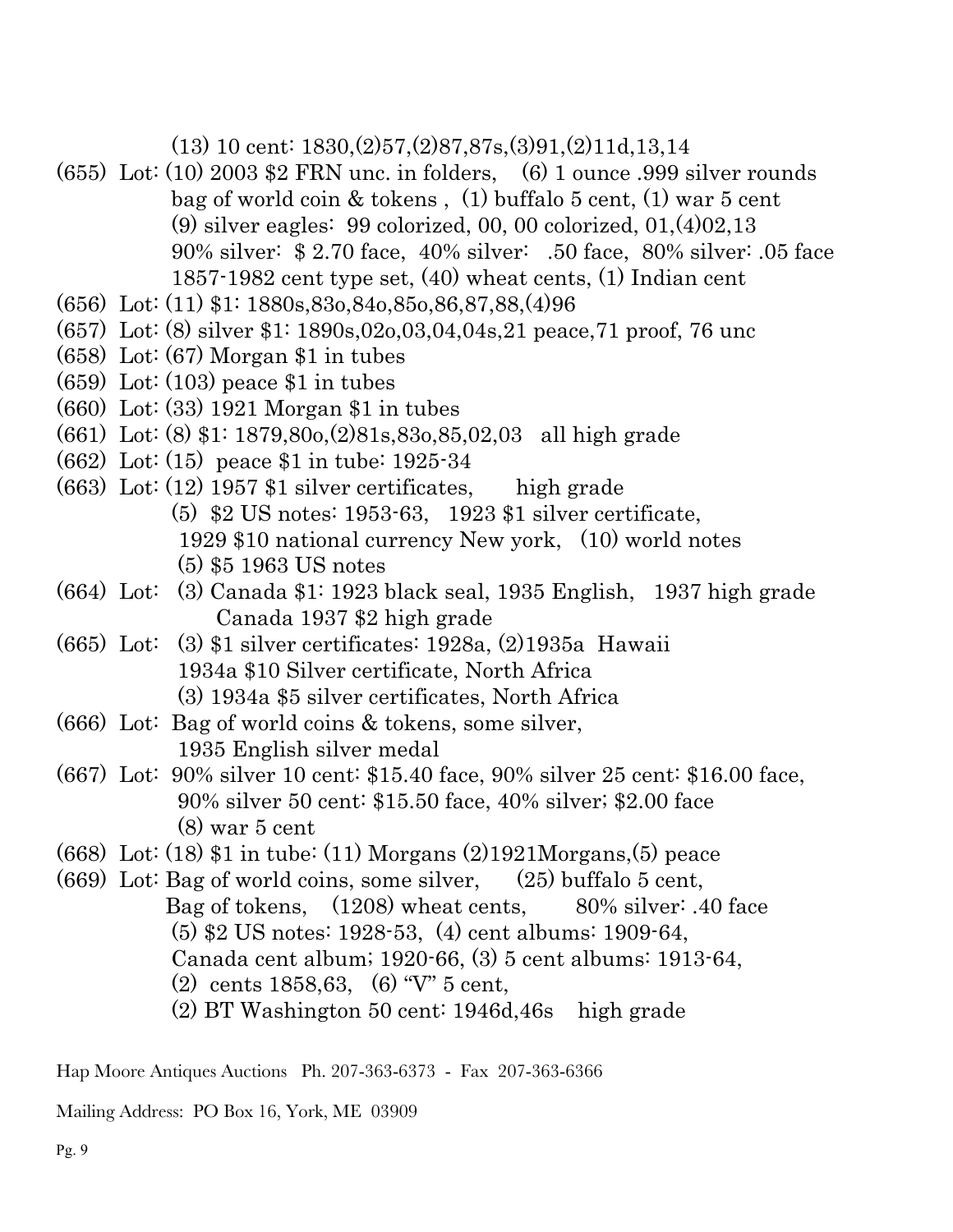- (670) 90% silver 50 cent: \$171.00 face
- (671) Lot: (7) albums 50 cent, 1916-63: 90% silver: \$82.50 face 25 cent album,1932-50: 90% silver: \$10.50 face
- (672) Complete peace \$1 album: 1921-1935
- $(673)$  (18) \$1 in album: (7) Morgans, (11) peace
- (674) Lot: Canada 25 cent 1923 fractional note, (3) buffalo 5 cent, 93) world coins 90% silver: \$ 1.60 face, 80% silver; .10 face, 1853o \$1 gold, holed
- (675) Album of world coins & currency, some silver
- (676) Lot: 1909 Alaska-Yukon expo enameled watch fob, \$20 gold type Spielmarke, world coins & tokens, some silver, 1934 \$1 silver certificate, German note
- (677) Lot: (2) Canada cent albums: 1920-72, (3) cent albums: 1909-59,  $(2)$  5 cent albums:1913-61, $(1321)$  wheat cents, $(2)$  pre 1940 wheat cents
- (678) Lot: 1849 ½ cent, (3) cents: 1832,42,49 (2) 2 cent: 1865,68 1853 3 cent silver 1855o counterfeit 50 cent
- (679) Lot: bag of world coins & tokens, some silver, (28) buffalo 5 cent, 10 cent album, 1946-64: 90% silver: \$4.80 face , (9) war 5 cent 80% silver: \$ 1.40 face, 90% silver: .35 face (19) Indian cents,  $(1)$  "V"  $5$  cent,  $(2)$  German bonds,  $(5)$  world notes
- (680) 1802 cent
- (681) Lot: Bag of assorted medals to include: 1909 Hudson-Fulton, holed, England 1901 coronation medal in box, (2) 1939 silver royal visit, Union League 1863 silver medal, holed
- (682) Lot: (3) cents; 1834,47,58, (2) 3 cent nickel: 1865,81, 1836 10 cent, (4) \$1: 1884,(2)1923,24s
- (683) Lot: (5) France 100 franc note: 1913,(2)18,(2)19 (4) world notes
- (684) Lot: (4) buffalo 5 cent, (3) "V" 5 cent, (7) wheat cents, (16) Indian cents, (3) 1971 silver \$1 Ike, 1986 Statue 50 cent proof 90% silver: \$ 1.40 face, 80% silver: 1.65 face
- $(685)$  Bag of world coins, some silver, 1870 Netherlands  $2\frac{1}{2}$  gulden
- (686) Lot: American Legion award, WW1, world coins, some silver 90% silver: 2.00 face, 40% silver: .50 face
- (687) Lot: Sanford Bank, Sanford, Me. \$1,\$2,\$3,\$5 all high grade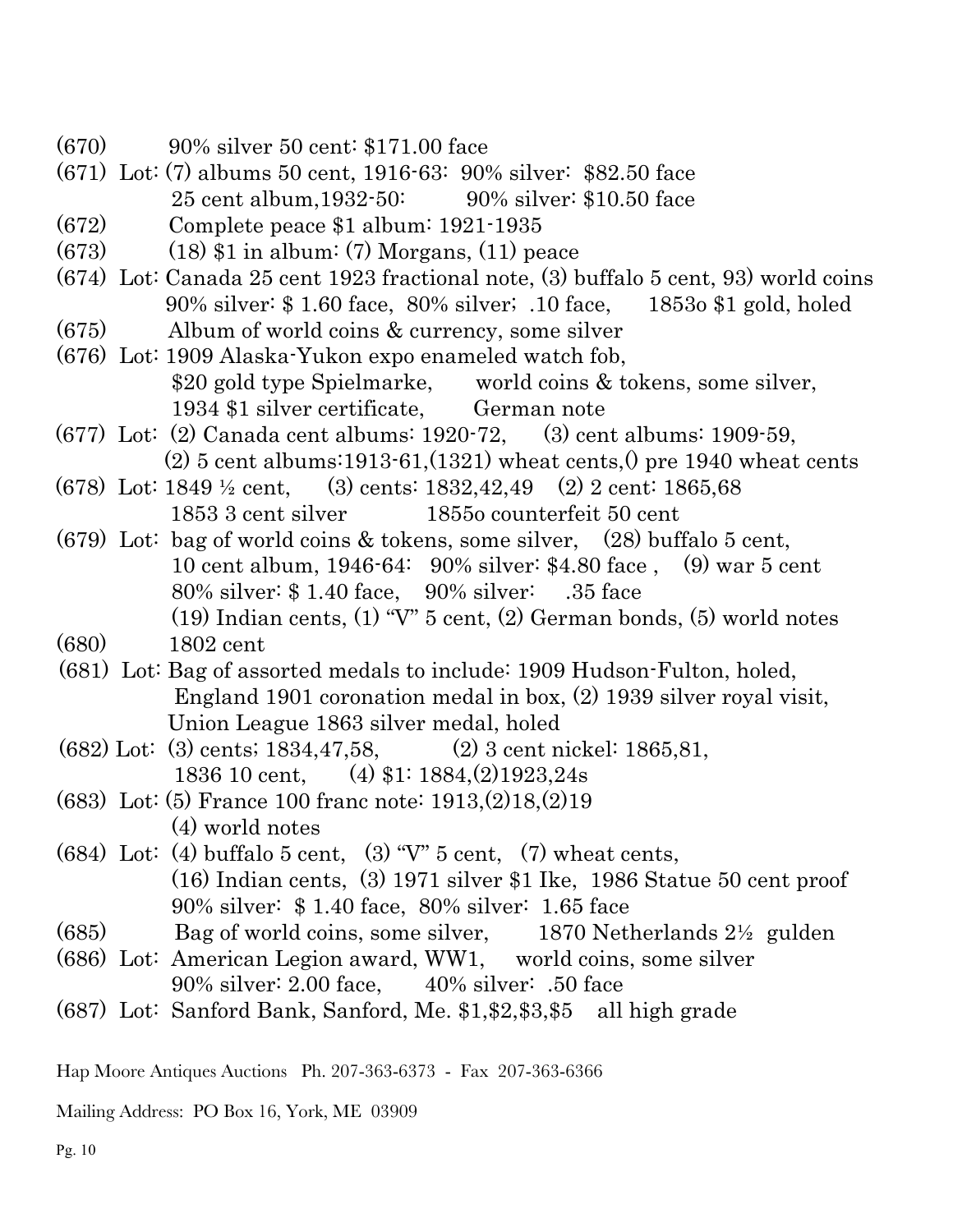- (688) Lot: counterfeit 25 cent fractional currency, assorted Russian coin & notes
- (689) Lot: (15) 1922 German bonds, bag of world coins, (2) world notes
- (690) 1851 2 ½ gold
- (691) world currency to include Belgian Congo 5 franc 3-3-1920
- (692) Lot: (3) \$1: 1883o,84o,85o all high grade, 1974 proof Ike \$1, no box (3)\$1: 18802,85o,89o
- (693) Lot: (3) buffalo 5 cent, (43) Indian cents, (5) wheat cents, (1) war 5 cent, (4) " $V$ " 5 cent, (4) medals, (3) assorted coin sets, (2) 1909 $v$ db cents 90% silver: \$ 3.85 face, 40% silver: \$ .50 face
- (694) bag of world coins, some silver
- (695) Lot: 80% silver: \$ 1.30 face, 40% silver: \$19.00 face, 50% silver: \$ .10 face, 90% silver 50 cent in albums: \$ 34.50 face, 90% silver 10 cent in albums: \$ 9.70 face, 90% 25 cent in albums & loose: \$ 19.75 face
- (696) Lot: (3) cent albums: 1909-65, (2) 5 cent albums, 1913-64, 1848 cent,  $(24)$  buffalo 5 cent,  $(3)$  "V" 5 cent,  $(4)$  wheat cents
- (728) Lot: (110) Indian cents
- (729) 90% silver: \$ 28.35 face
- (730) Lot: (5) \$1: 1922,22s,(2)24,34
- (731) Lot: cent album: 1856-1909, 5 cent album: 1883-1913
- (732) Lot: (5) cents: 1843,(2)63,89, 09 Indian, (2) 25 cents: 1917d T2, 32
- (733) Lot: (7) 50 cent: 1877,(4) 1893 Columbian, (2) 1920 Pilgrim
- (734) Lot: (2) 5 cent albums: 1913-64, (5) cent albums: 1909-64, 1864 Confederate \$500 facsimile, (4) \$2 US notes, (1) war 5 cent, (12) buffalo 5 cent, (1190) wheat cent, world coins, some silver

### BOOKS

(697) Lot: Coincraft's 1999 catalog of English coins, 1066-1999 Standard Catalog of World Paper Money, 8'th edition, volume 2 American Journal of Numismatics, 2'nd series, volumes 10,11,13,14,15,16-17 Money of Pre-Federal America by John Kleeberg

Hap Moore Antiques Auctions Ph. 207-363-6373 - Fax 207-363-6366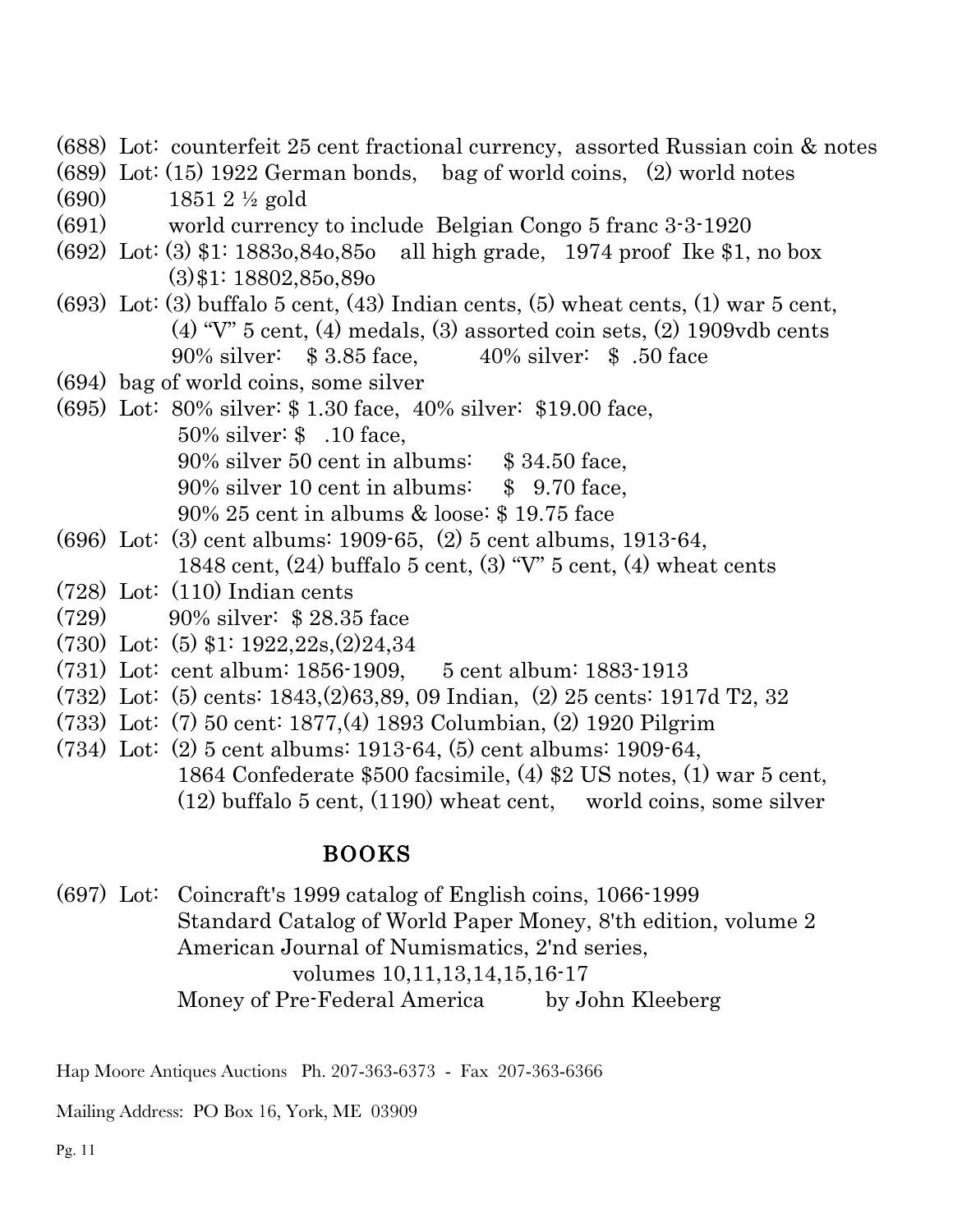The Token, America's Other Money by Richard Doty (698) Lot: Roman Sarcophagi, Metropolitan Museum of Art Alexander's Drachm Mints by Margaret Thompson Hacksilber to Coinage by Miriam Balmuth Studies in Early Byzantine Coinage by Hahn & Metcalf Tetradrachms of Roman Egypt by James Curtis Greek Coins & Their Values seaby Max Wulfing Collection of Roman Coins by Herbert & Candiotti Hoard of Coins From Eastern Parthia by Kock Money in the Age of Tiberius by Rodewald The Tudor Coinage by Challis Byzantine Coins by Bates

# STAMPS

(699) Lot: (14) albums US

& world, mint & used to include China,

Newfoundland & British Empire

- (700) Lot: (7) albums US mint & used, mostly mint plate blocks
- (701) Album of US & world postal history to include Zeppelin cover
- (702) Album of US mint plate blocks & singles

(2)provisionals: 1 cent Government City Dispatch, 1 cent Carrier Dispatch

- (703) Flat of US & world covers
- (704) (2) Flats of used world stock, (1) world album mint & used (4) albums US stock used
- (705) Flat of mostly US mint plate blocks
- (706) Album of US, mint & used
- (707) Lot: (7) albums of US mint stock
- (708) Small group of US duck stamps
- (709) Flat of US used & covers
- (710) Flat of US mint
- (711) Flat of world mint & used, Italian covers
- (712) Flat of US & world used, (2) German covers
- (713) Box of small group 1'st day covers
- $(714)$  Album of US mint sheets:  $$450 + face$  value

Hap Moore Antiques Auctions Ph. 207-363-6373 - Fax 207-363-6366